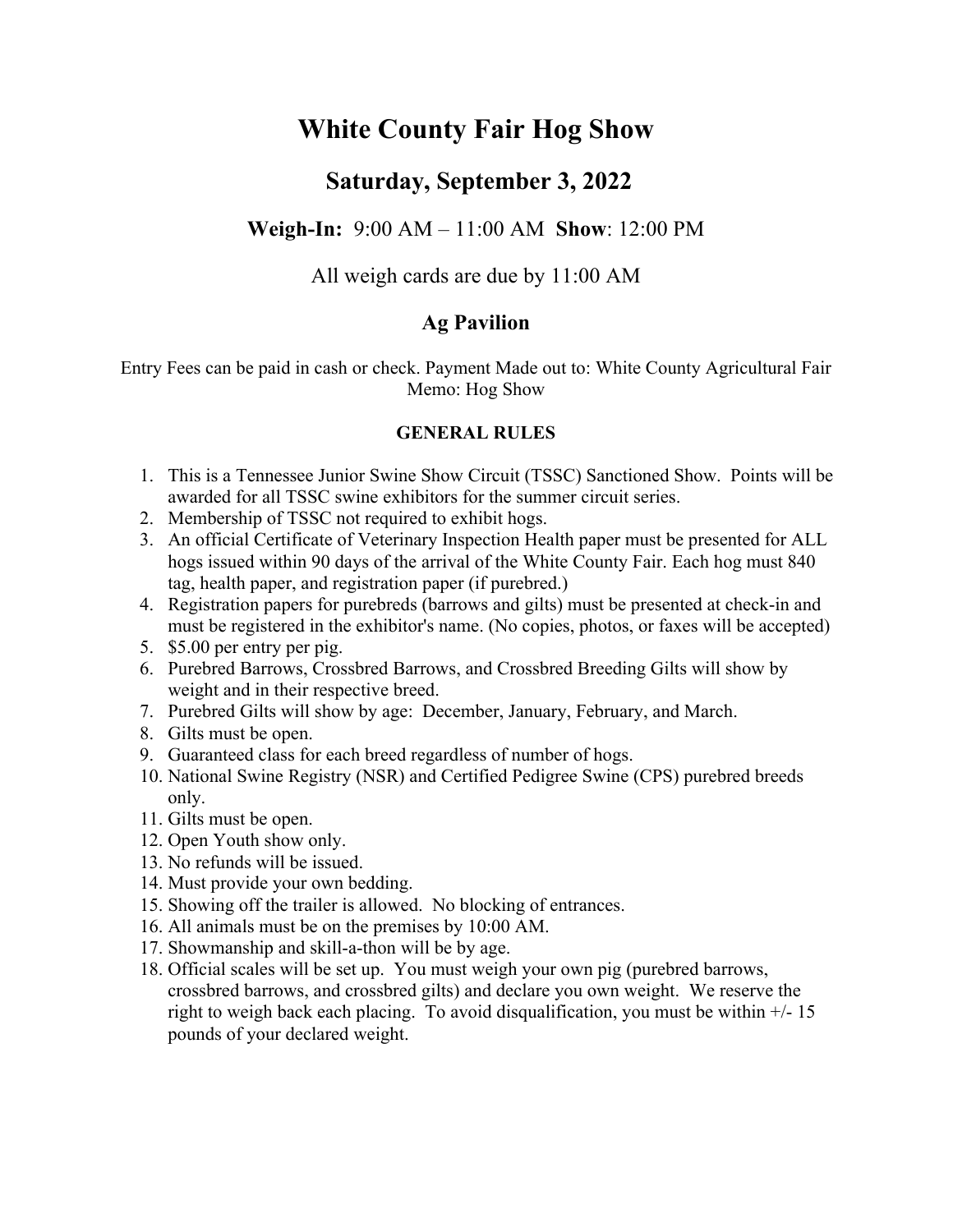# **BREEDING GILT SHOW**

## **Entry Fees: \$5.00 / PIG**

## **Purebred and Crossbred Gilts**

Ribbons and premium payouts to 1, 2, 3, and 4 places in each class.

### **Premiums**

| 1 <sup>st</sup> | 2 <sup>nd</sup> | 3 <sup>rd</sup> | 4 <sup>th</sup> |
|-----------------|-----------------|-----------------|-----------------|
| \$15            | <b>\$13</b>     | <b>\$11</b>     | \$9             |

 **Breed Grand: \$25 and Rosette Breed Reserve: \$15 and Rosette**

**Overall Top 5 Gilts: Banners and additional prizes to be added as sponsorship monies are collected.** 

# **MARKET BARROW SHOW**

#### **Entry Fees: \$5.00 / PIG**

## **Purebred and Crossbred Barrows**

Ribbons and premium payouts to 1, 2, 3, and 4 places in each class.

**Minimum weight: 150 pds +/- 15 pds Maximum weight: 320 pounds +/- 15 pds** 

#### **Premiums**

| 1 <sup>st</sup> | 2 <sup>nd</sup> | 3 <sup>rd</sup> | 4 <sup>th</sup> |
|-----------------|-----------------|-----------------|-----------------|
| \$15            | \$13            | \$11            | \$9             |

 **Breed Grand: \$25 and Rosette Breed Reserve: \$15 and Rosette**

**Overall Top 5 Barrows: Banners and additional prizes to be added as sponsorship monies are collected.**